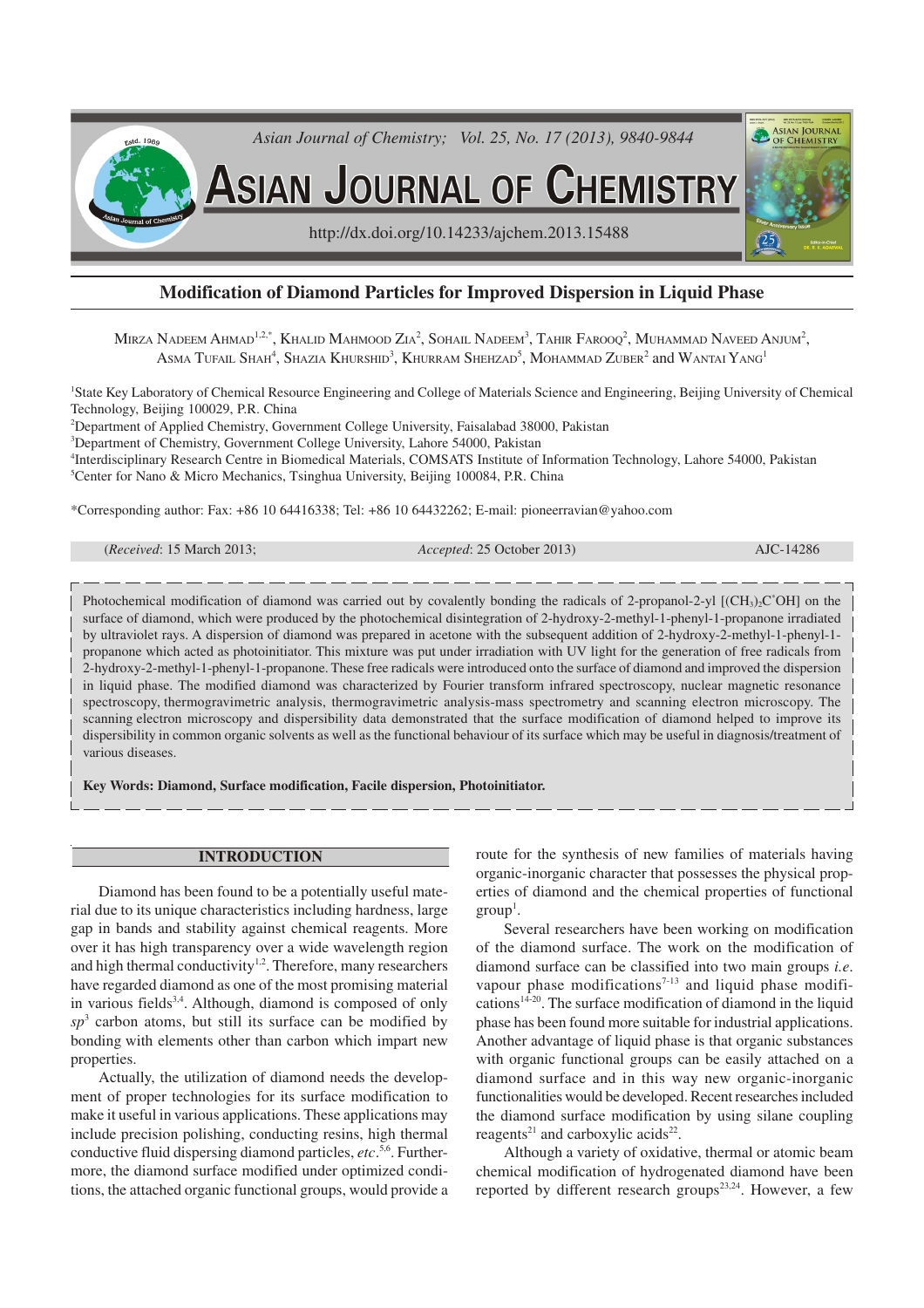studies have been targeted towards photochemical surface modification of diamond by the introduction of free radicals<sup>25</sup>. In addition, many of such experiments have been performed in the vapour phase, causing the requirement of expensive equipment, high vacuum apparatuses and ultra pure materials. This made it impractical for broad spectrum industrial applications of these materials.

The previous studies showed that the development of a facile and optimized modification technique for diamond surface was not a trivial task. Therefore, the current investigation has been pursued keeping in view that photochemical reactions could be exploited to develop some suitable inexpensive modification techniques which do not harm the surface of diamond during the modification process. The use of 2-hydroxy-2-methyl-1-phenyl-1-propanone (HMPP) photoinitiator expanded the photoreactivity of diamond surface, especially; the generality of the process has been proved to be widely applicable in many types of modifications to the diamond structure.

## **EXPERIMENTAL**

Diamond (purity 99.99 %, particle diameter 500 nm) were obtained from Tomei Diamond Ind. Co., Ltd., Japan. 2-Hydroxy-2-methyl-1-phenyl-1-propanone (HMPP) has been procured from Ciba Inc., Ltd., Jiangsu, China. Carbon disulfide, THF, 2-propanol, toluene, DMF and Acetone were used as received from Beijing Chemical Co., Ltd., Beijing, China.

**Functionalization of diamond particles by photochemical reaction:** In a typical reaction, diamond (5.0 mg, particles diameter 500 nm) and acetone (30 mL) were mixed in a quartz round bottom flask, the dispersion was carried out by sonicating the reaction mixture for 0.5 h. After the addition of 2-hydroxy-2-methyl-1-phenyl-1-propanone (3 mg) the contents of the flask were purged with argon at a constant stirring to degas the reaction contents. After 0.5 h, the irradiation of the reaction mixture was carried out with ultraviolet radiations. The reaction flask was placed at a distance of 10 cm from the lamp. At this distance the intensity of the radiations was 7000  $\mu$ W/cm<sup>2</sup> at 254 nm wavelength. The solvent was removed by centrifugation at 5000 rpm. After 0.5 h, the washing of the residual particles was carried out first with acetone in 10 mL portion and then with toluene in three portions of 10 mL each. The product was dried under at 50 °C for 12 h. The analytical characterization was accomplished using various analytical techniques.

**Characterization:** Thermo Nicolet Nexus 670 FTIR spectrometer was used using KBr pellet method at a range of 4000-400 cm-1. Nuclear magnetic resonance (NMR) measurements were recorded on a Bruker AV 600 MHz spectrometer by dispersing the modified diamond in CDCl<sub>3</sub> at room temperature. Thermal analysis (TGA) was recorded on a NETZSCH TG 209 system under nitrogen atmosphere. The scanning rate was 10 °C/min. Perkin Elmer Pyris Diamond TGA-MS was used for TGA-MS analysis using electron impact ionization mode. Scanning electron microscopy (SEM) was used to determine the morphology of diamond particles on a Hitachi S-4700 microscope operating at 30 kV.

### **RESULTS AND DISCUSSION**

**Fourier transform infrared studies:** The modification of diamond was evidenced through the FT-IR spectra. Fig. 1 presents the FT-IR spectral changes before and after the modification of diamond samples. There was no obvious band in the spectrum [Fig. 1(a)] of diamond which indicates that the diamond contains no functional group.



Fig. 1. Fourier transform infrared spectra of diamond in potassium bromide: (a) diamond, (b) modified diamond

While Fig. 1(b) clearly showed the characteristic stretching vibration of O-H at  $3420 \text{ cm}^{-1}$  and corresponding band at 1110 cm-1 indicating the presence of C-O-H bond for hydroxyl functionality. The peak value for OH group revealed its tertiary nature. Actually, the OH group present in  $(CH<sub>3</sub>)<sub>2</sub>C<sup>*</sup>OH$  was secondary in nature has been transformed to tertiary considering the bond formation between  $(CH_3)_2C^*OH$ and carbon atom present on the surface of diamond<sup>18,26</sup>. Furthermore, the bands at 2930 and 2860 cm-1 represented the antisymmetric and symmetric stretching vibrations of *sp*<sup>3</sup> hybridized C-H bond respectively. The C-H bond asymmetric and symmetric bending frequencies occurred as deformation band at 1460-1250 cm<sup>-1</sup>, respectively. These results confirmed the modification of diamond surface and explained the changes in the nature of functional groups as well before and after modification.

**Nuclear magnetic resonance studies:** The confirmation of modification of diamond surface was also supported by <sup>1</sup>H NMR (600 MHz, CDCl<sub>3</sub>) as indicated in Fig. 2. It was found that the characteristic resonance of 2-propanol-2-yl group occurred for methylic protons at  $\delta = 1.2$  ppm while the proton present in tertiary hydroxyl group resonated at  $\delta$  = 3.9 ppm. The ratio of protons in methyl group and hydroxyl group is 6:1 exactly, which indicated the presence of two methyl groups in the vicinity of  $-OH$  group. This showed that  $H NMR$  results are in good agreement with FT-IR.

**Thermal gravimetric studies:** The information obtained from thermal analysis provided important information about modification of diamond, as the functional groups present on diamond were organic in nature so, at high temperatures those became unstable *i.e*. most of the organic functional groups were decomposed before the onset of diamond decomposition.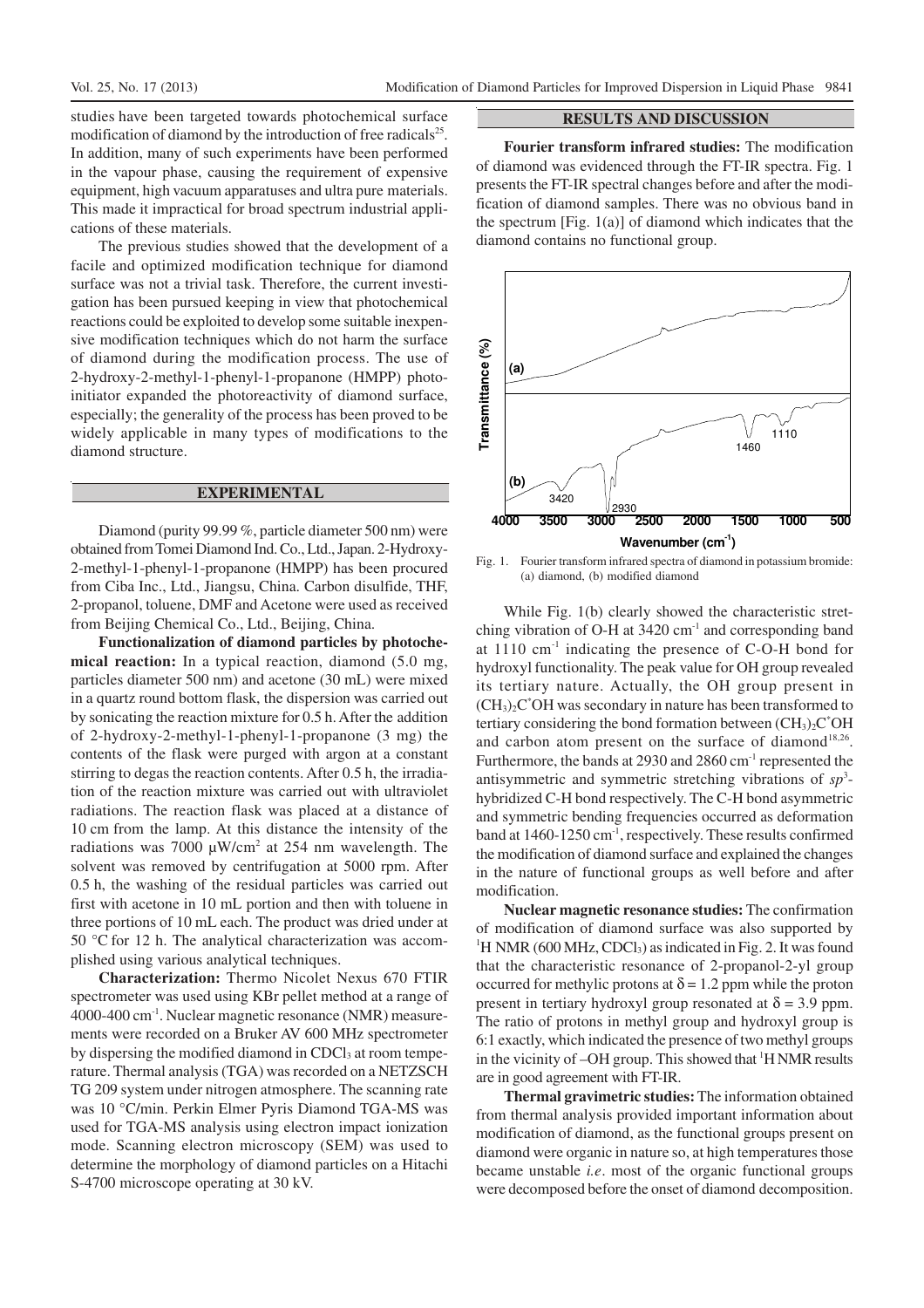

Fig. 2. Proton nuclear magnetic resonance chemical shifts of modified diamond in deuterated chloroform (CDCl<sub>3</sub>)

Fig. 3 represents two data sets labeled as (a)  $\&$  (b) which corresponds to the diamond before modification and after modification respectively. The percentage weight loss curves represented that the overall weight loss, during the process, was 0.52 % for diamond and about 5.91 % for modified diamond. The percentage weight loss of diamond apparently originated from volatilization of moisture and amorphous carbon particles, which presumably decomposed by oxidation mechanism at higher temperature. Excluding this part, the net weight loss of 5.39 % for modified diamond at 400 ºC, revealed the decomposition of functional groups on the diamond surface. This percentage weight loss was substantially suggestive that the appreciable number of functional groups was introduced despite the known low reactivity of diamond. Thus, the method proves to be efficient for introduction of functional groups onto the surface of diamond.



Fig. 3. Thermal analysis of diamond in N<sub>2</sub> atmosphere: (a) diamond, (b) modified diamond

**Thermal gravimetric analysis-mass spectrometric studies:** Thermal analysis coupled with mass spectrometry (TGA-MS) provided useful information about modification of diamond surface. The fragmentation of attached substituents was monitored with TGA temperature range of 20-900 ºC

along with online monitoring of volatile products through mass spectrometer.

In Fig. 4, the TGA-MS spectrogram illustrated the evolution of detached 2-propanol-2-yl groups at 400 ºC as shown by a major peak (a) at *m/z* 59 despite of two shoulder peaks due to atmospheric effect. The decomposition of functional groups, at relatively high temperature (400 ºC), is remarkably related to the stability of functional moieties and consistent with TGA results. Fig. 4(b) resulted in a base line at *m/z* 105 which means that there was no  $C_6H_5C^*O$  ion detection by mass spectrometer during the thermal decomposition of modified diamond. Then, it is evident that the benzoyl radicals  $C_6H_5C^*O$ had no contribution in functionalization. Hence, the modification was solely due to 2-propanol-2-yl radicals, which were originated from the surface of modified diamond and detected by mass spectrometer.



Fig. 4. TGA-MS spectrogram of modified diamond: time *vs.* ion current

**Scanning electron microscopic studies:** Scanning electron microscopic images of diamond and modified diamond are compared in Fig. 5. The diamond seemed to be a cluster of diamond particles. On the other hand, the modified diamond appeared to be more dissociated and this phenomenon directs it to disperse and behave individually. Because, the modification has prevented diamond to aggregate and enhanced their discreteness, therefore, when compared to pristine diamond, modified diamond have shown high and facile dispersion in different solvents.



Fig. 5. (a) SEM image of diamond: for diamond at 5 µm resolution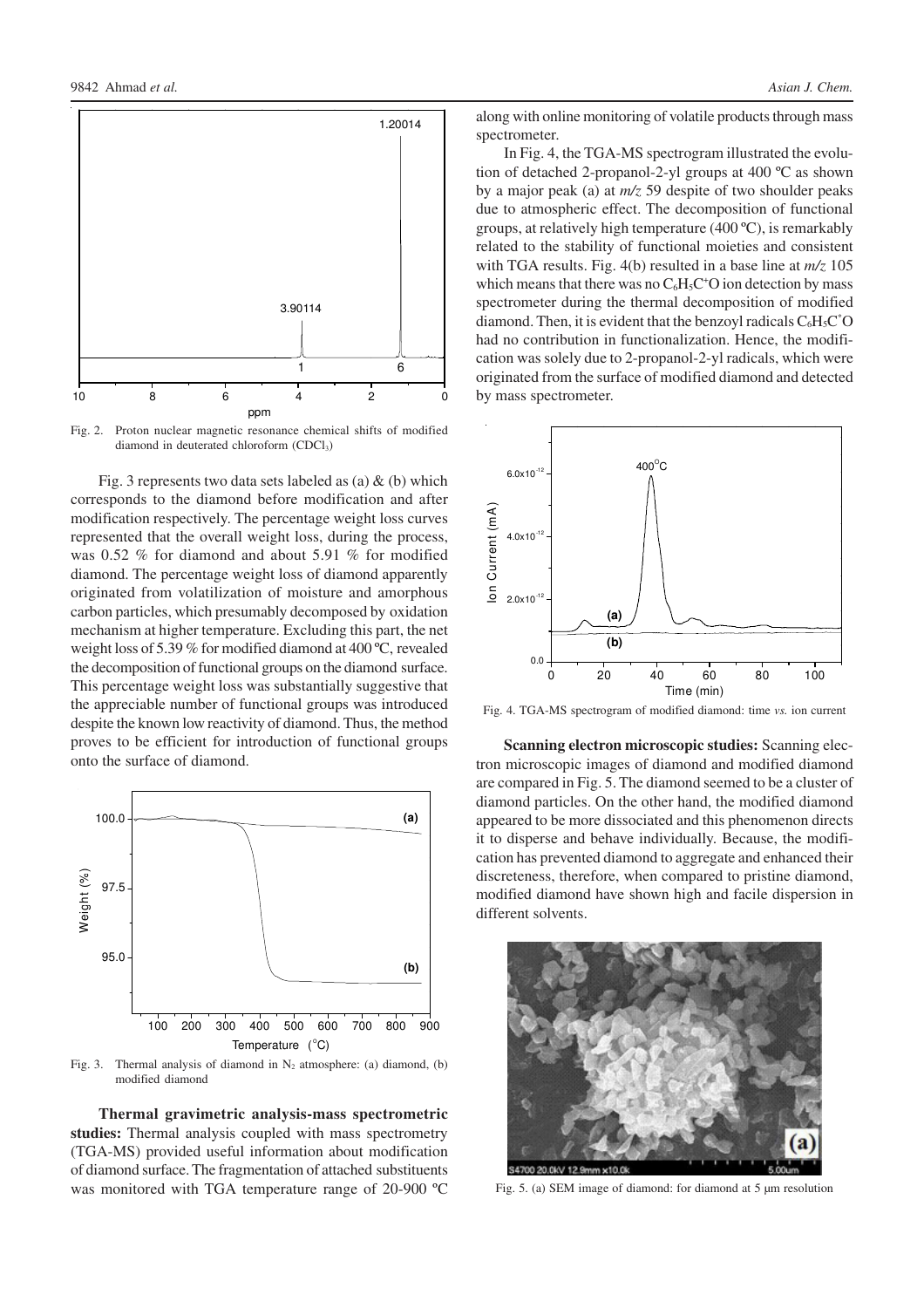

Fig. 5. (b) SEM image of diamond: for modified diamond at 10 um resolution



Fig. 5. (c) SEM image of diamond: for modified diamond at 5 µm resolution

The SEM images were taken by placing a drop of dispersion on a grid and air dried. These images provided important information about the surface modification with HMPP. It neither damaged nor created the defects on the surface of diamond during its modification. These images proved that the method described here for the modification of diamond surface is mild enough to create covalent bonds of organic groups with diamond surface without damaging it.

**Dispersibility:** The dispersibility of diamond after modification has been improved significantly and their dispersion in various solvents can be easily prepared (Table-1).The quantitative estimation of dispersibility was carried out according to reported method<sup>19,27</sup>. The dispersibility of modified diamond in *N,N*-dimethyl formamide was about 9.8 mg/L, about 7 times better than that of diamond (1.4 mg/L). Fig. 6 represented the visual judgment of enhanced dispersibility of unmodified diamond (a) in comparison to modified diamond (b).

As, the data showed that modified diamond is more dispersible in common organic solvents such as isopropanol, tetrahydrofuran and carbon disulphide than diamond. It is very interesting that the dispersibility of modified diamond increased nearly 7 times that of diamond in THF. It can be concluded that modification improved the dispersibility of diamond by decreasing the surface interactions due to the hindrance of surface functional groups of modified diamond. Moreover, the interactions, between the functional groups and solvent, are responsible for facile dispersion. The hydroxyl groups facilitate the dispersibility in polar and semi-polar

TABLE-1 ROOM-TEMPERATURE DISPERSIBILITY DATA (mg/L) FOR DIAMOND AND MODIFIED DIAMOND IN DIFFERENT SOLVENTS

| Solvent                 | Diamond<br>(mg/L) | Modified-diamond<br>(mg/L) |
|-------------------------|-------------------|----------------------------|
| N, N-Dimethyl formamide | 1.4               | 9.8                        |
| Isopropyl alcohol       | Not dispersed     | 2.1                        |
| Tetrahydrofuran         | 0.6               | 4.2                        |
| Carbon disulfide        | 0.5               | 3.5                        |

Note: Dispersibility was checked at room temperature after 24 h.



Fig. 6. Diamond dispersions in *N,N*-dimethyl formamide (9.8 mg/L) after 24 h: (a) diamond; (b) modified diamond

solvents while methyl groups facilitate in non polar which is more valuable than simply -OH functionalized diamond. 2-Propanol-2-yl groups are relatively bulky than -OH groups and reduce the surface interaction to facilitate the dispersibility while -OH functionalized diamond possess much force of interaction due to polarity of hydroxyl groups. Therefore, this process of modification is more worthy and expected to facilitate their chemical manipulation, characterization, properties investigation and wide applications.

Based on experimental data, the route for the modification of diamond can be proposed as shown in Fig. 7. 2-Propanol-2-yl and benzoyl radicals were generated by the photolysis of 2-hydroxy-2-methyl-1-phenyl-1-propanone in the presence of diamond particles in acetone. Mechanistically, 2-propanol-2 yl radicals with high reactivity than benzoyl radical attacked on the surface of diamond, which was activated by the absorption of photoelectrons emitted by UV light source to form modified diamond.

TGA-MS results, indicated that no benzoyl radical was attached to the surface of the diamond which may be attributed to relative stable benzoyl radicals which may have joined together to give benzil. In the meanwhile, the 2-propanol-2-yl radicals were introduced onto the surface of diamond with relatively higher rate constant than benzoyl radicals<sup>28</sup> and modified the diamond surface.

### **Conclusion**

A simple and facile method for chemical modification of diamond like inert materials has been described here. This method provided the incorporation of organic functional groups like 2-propanol-2-yl  $[(CH<sub>3</sub>)<sub>2</sub>CH-OH]$  to the diamond surface. As a result of modification the diamond particles dissociated which caused the enhancement of its dispersion in organic solvents like DMF. Moreover, the attachment of such organic functional groups has opened a new way for the attachment of diamond with other materials for important